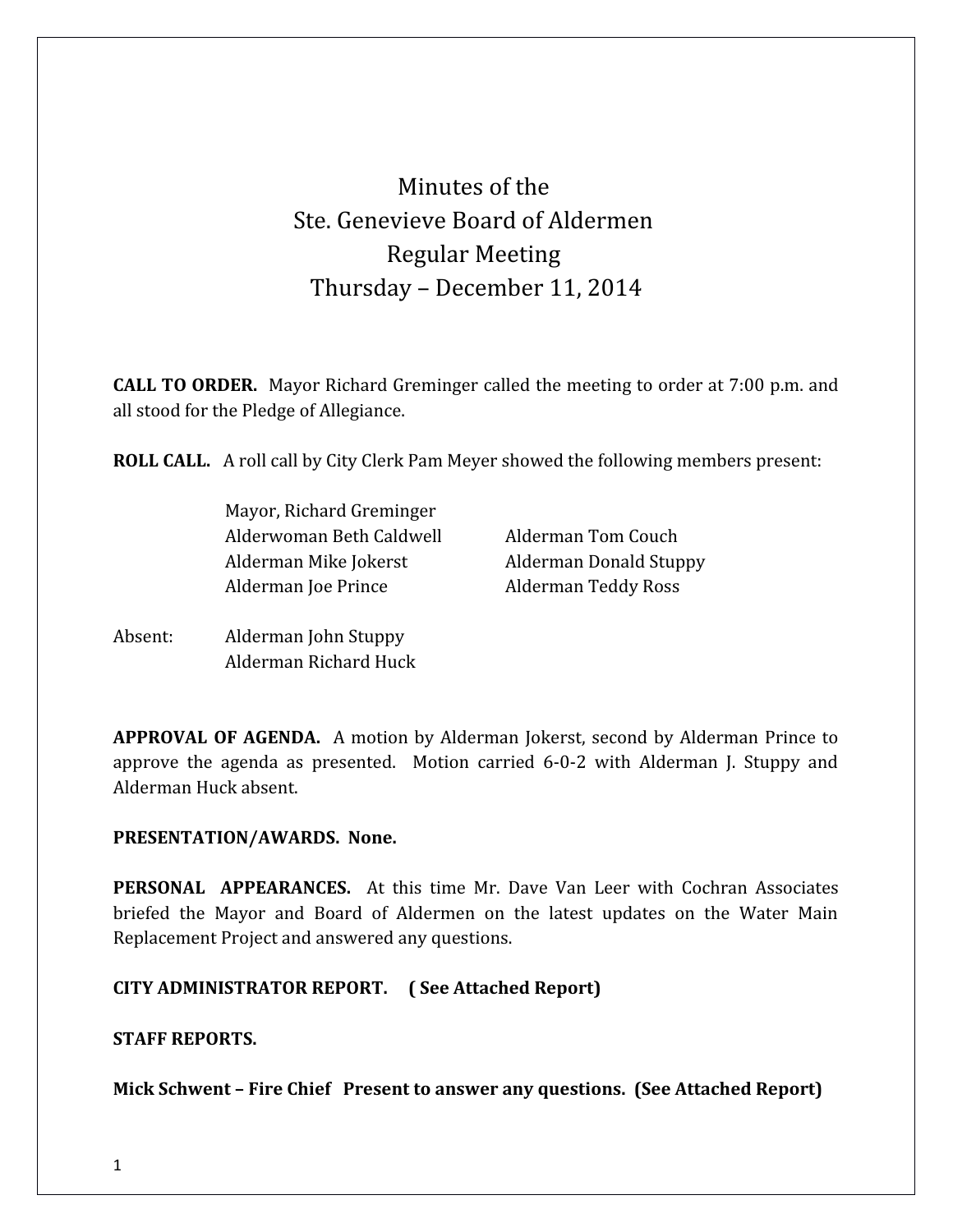**Sandra Cabot – Tourism Director Present to answer any questions. ( See Attached Report)** 

**Dave Pinkley – Field Operations Supervisor (See Attached Report)** 

**Eric Bennett – Police Chief was present to answer any questions. (See Attached Report)** 

**Petree Powell – Community Development Director (See Attached Report)** 

**Steve Wilson – Alliance Water Resources was present to answer any questions. (See Attached Report)**

**COMMITTEE REPORTS.** None.

#### **CONSENT AGENDA.**

**Minutes – Board of Aldermen – Regular Meeting – November 13, 2014.** A motion by Alderwoman Caldwell, second by Alderman Ross to approve the minutes of the regular meeting of the Board of Aldermen from November 13, 2014. Motion carried 6-0-2 with Alderman J. Stuppy and Alderman Huck absent.

**Minutes – Board of Aldermen Regular Meeting – Closed Session - November 13, 2014.** A motion by Alderwoman Caldwell, second by Alderman D. Stuppy to approve the minutes of the Closed Session of November 13, 2014. Motion carried 6-0-2 with Alderman J. Stuppy and Alderman Huck absent.

**Minutes – Board of Aldermen – Special Meeting - December 2, 2014**. A motion by Alderman Jokerst, second by Alderman Ross to approve the minutes as amended. Motion carried 6-0-2 with Alderman Huck and Alderman J. Stuppy absent.

**Minutes –Board of Aldermen – Special Meeting – Closed Session- December 2, 2014.** A motion by Alderwoman Caldwell, second by Alderman D. Stuppy to approve the minutes of the closed session minutes of the December 2, 2014 closed session meeting of the Board of Aldermen. Motion carried 6-0-2 with Alderman J. Stuppy and Alderman Huck absent.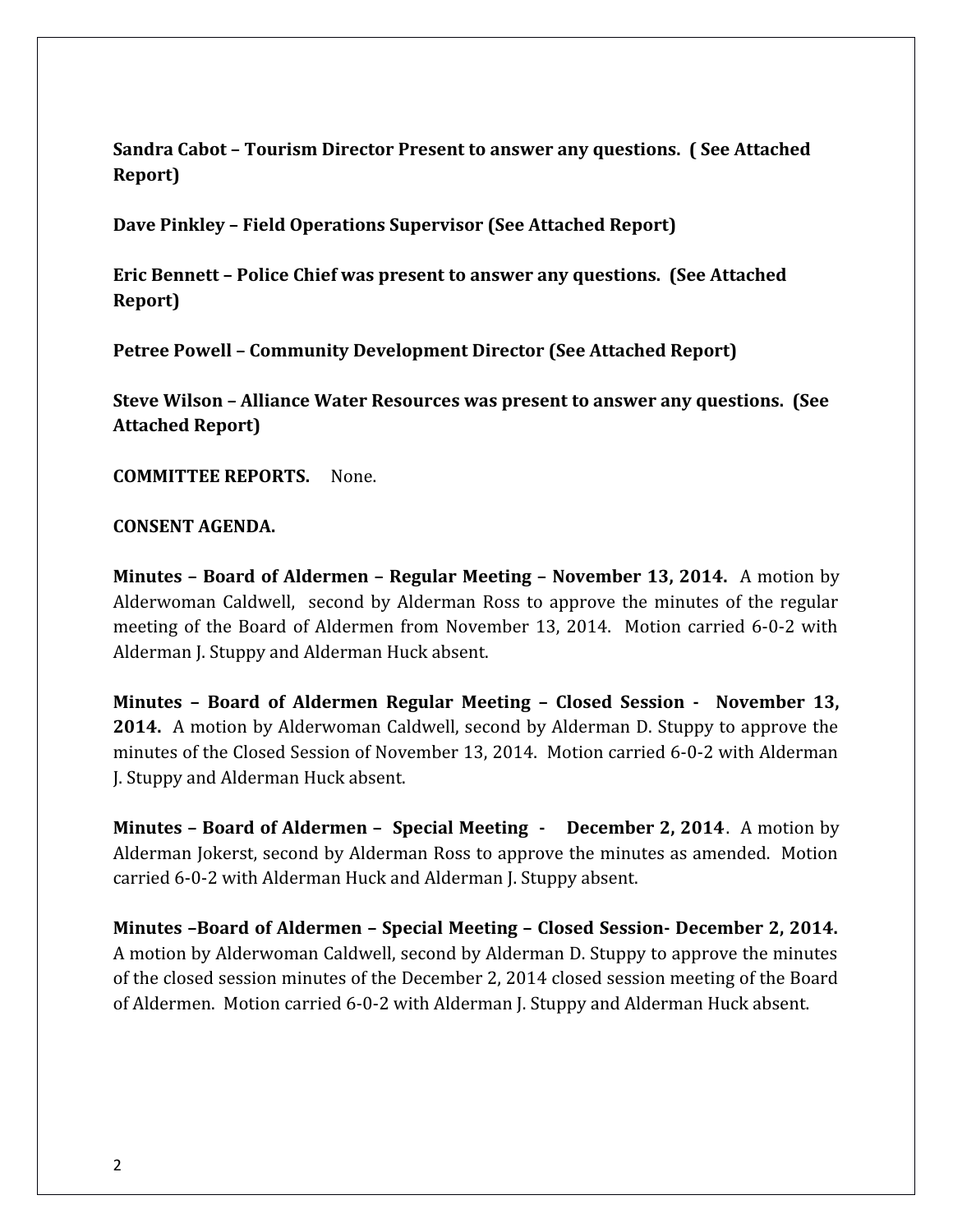**Approval of Treasurers Report – November - 2014.** A motion by Alderwoman Caldwell, second by Alderman Prince to approve the Treasurer's Report for November, 2014. Motion carried 6-0-2 with Alderman Huck and Alderman J. Stuppy absent.

**RESOLUTION 2015 -07. A RESOLUTION OF THE CITY OF STE. GENEVIEVE, MISSOURI STATING INTENT TO APPLY FOR A GRANT FROM THE STE. GENEVIEVE COUNTY COMMUNITY DEVELOPMENT FUND (CDF) IN AN AMOUNT NOT TO EXCEED \$6000.00 FOR THE STE. GENEVIEVE FIRE DEPARTMENT.** A motion by D. Stuppy, second by Alderman Couch to approve Resolution 2015-07 authorizing the Fire Department to apply for a Grant with the Ste. Genevieve County Community Development Fund. Motion carried 6-0-2 with Alderman J. Stuppy and Alderman Huck absent.

## **OLD BUSINESS.**

**BILL NO. 3998. AN ORDINANCE APPROVING A PROPOSAL FROM VANDEVANTER ENGINEERING FOR THE PURCHASE AND INSTALLATION OF TWO NEW AUMA ACTUATORS FOR THE SEWER PLANT IN AMOUNT NOT TO EXCEED \$12,633.00. 2<sup>nd</sup> READING.** A motion by Alderman Couch, second by Alderwoman Caldwell, Bill No. 3998 was placed on its second and final reading, read by title only, considered and passed by a roll call vote as follows: Ayes: Alderwoman Beth Caldwell, Alderman Teddy Ross, Alderman Donald Stuppy, Alderman Tom Couch, Alderman Mike Jokerst. and Alderman Joe Prince Nays: None Absent: Alderman John Stuppy and Alderman Rick Huck. Motion carried 6-0-2. Thereupon Bill No. 3998 was declared Ordinance No. 3937 signed by the Mayor and attested by the City Clerk.

**BILL NO. 3999. AN ORDINANCE AMENDING CHAPTER 500: BUILDINGS AND BUILDING REGULATIONS; ARTICLE II "BUILDING CODE" SECTION 500.110 IN ITS ENTIRETY. 2nd READING.** A motion by Alderwoman Caldwell, second by Alderman D. Stuppy, Bill No. 3999 was placed on its second and final reading, read by title only, considered and passed by a roll call vote as follows: Ayes: Alderwoman Beth Caldwell, Alderman Teddy Ross, Alderman Donald Stuppy, Alderman Tom Couch, Alderman Mike Jokerst. and Alderman Joe Prince Nays: None Absent: Alderman John Stuppy and Alderman Rick Huck. Motion carried 6-0-2. Thereupon Bill No. 3999 was declared Ordinance No. 3938 signed by the Mayor and attested by the City Clerk.

**BILL NO. 4000. AN ORDINANCE APPROVING A BID PROPOSAL FROM SENTINEL EMERGENCY SOLUTIONS, ARNOLD, MISSOURI FOR THE PURCHASE OF FOUR (4) TURN OUT GEAR IN AN AMOUNT NOT TO EXCEED \$7,948.00. 2nd READING.** A motion by Alderman D. Stuppy, second by Alderwoman Caldwell, Bill No. 4000 was placed on its second and final reading, read by title only, considered and passed by a roll call vote as follows: Ayes: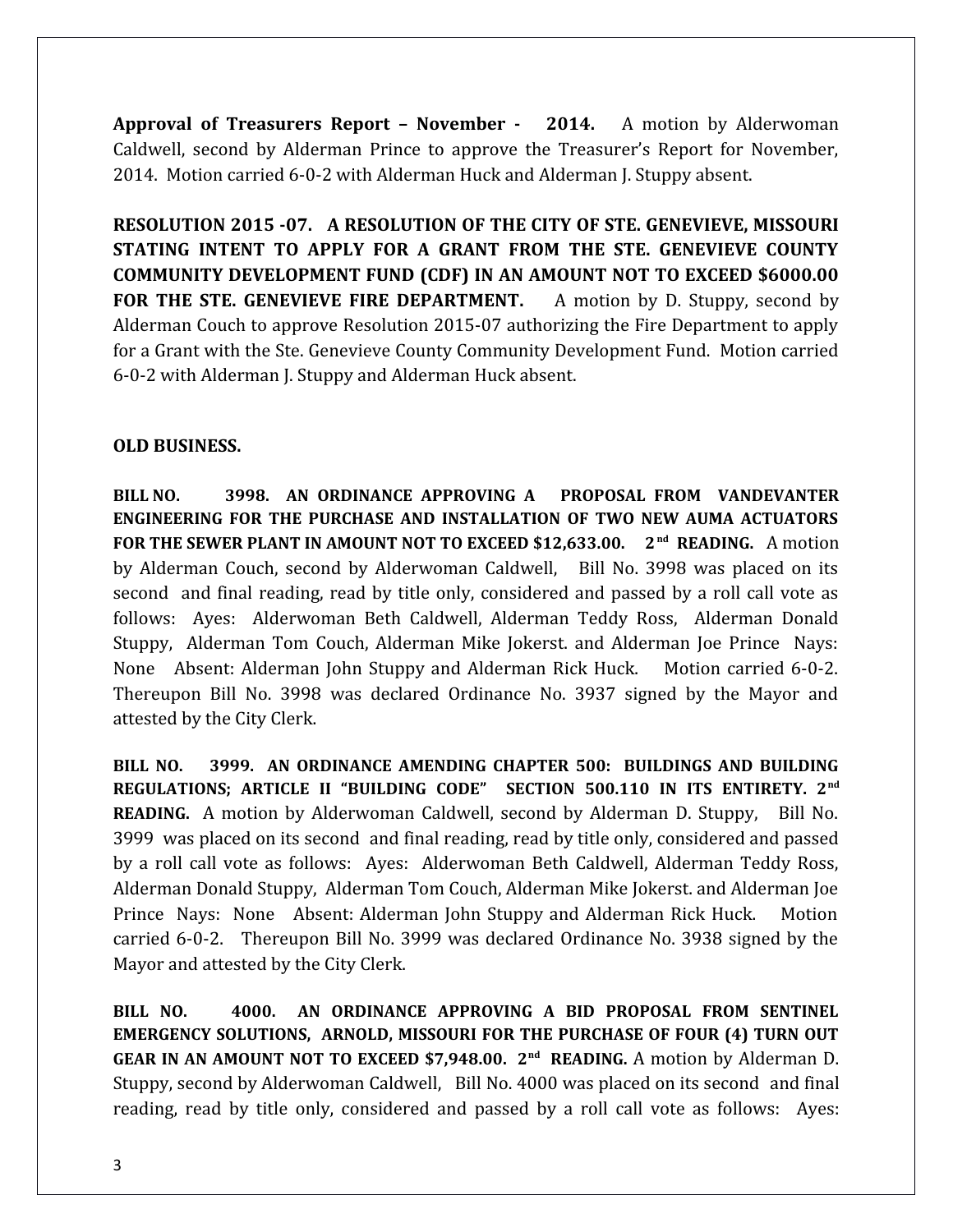Alderwoman Beth Caldwell, Alderman Teddy Ross, Alderman Donald Stuppy, Alderman Tom Couch, Alderman Mike Jokerst. and Alderman Joe Prince Nays: None Absent: Alderman John Stuppy and Alderman Rick Huck. Motion carried 6-0-2. Thereupon Bill No. 4000 was declared Ordinance No. 3939 signed by the Mayor and attested by the City Clerk.

### **NEW BUSINESS.**

**BILL NO. 4001. AN ORDINANCE AUTHORIZING THE MAYOR TO ACCEPT THE ATTACHED PROPOSAL AND ENTER INTO AN AGREEMENT BETWEEN THE CITY OF STE. GENEVIEVE AND INFORMATION TECHNOLOGIES, INC. (ITI) A MISSOURI CORPORATION IN AN AMOUNT NOT TO EXCEED \$9,924.00. 1st READING.** A motion by Alderman Jokerst, second by Alderman D. Stuppy, Bill No. 4001 was placed on its first reading, read by title only, considered and passed with a 6-0-2 vote of the Board of Aldermen with Alderman J. Stuppy and Alderman Huck Absent.

**BILL NO. 4002. AN ORDINANCE AUTHORIZING THE MAYOR TO ENTER INTO AN AGREEMENT BETWEEN THE CITY OF STE. GENEVIEVE AND THE STE. GENEVIEVE COMMUNITY ACCESS TELEVISION BOARD (CHANNEL 990/991). 1st READING.** A motion by Alderman Jokerst, second by Alderwoman Caldwell , Bill No. 4002 was placed on its first reading, read by title only, considered and passed with a 6-0-2 vote of the Board of Aldermen with Alderman J. Stuppy and Alderman Huck Absent.

**PUBLIC COMMENTS.** Mr. Robert Browne, 498 Merchant Street addressed the Mayor and Board of Alderman concerning his ongoing issues with his Court case.

#### **OTHER BUSINESS.**

**Review of the Special Use Permit for Tracy McDonald for the sale of firearms.** At this time the Mayor and Board of Alderman reviewed the Special Use Permit issued to Mr. Tracy McDonald, 374 Hope Drive for the sale of firearms and their being no problems or issues they agreed that he could continue to operate with the Special Use Permit for another six months.

## **MAYOR/BOARD OF ALDERMEN COMMUNICATION. None.**

**EXECUTIVE/CLOSED SESSION.** A motion by Alderwoman Caldwell, second by Alderman Couch to enter into an Executive Closed Session to discuss real estate acquisition matters as authorized by Section 610.021(2), RSMO. Motion carried with the following roll call